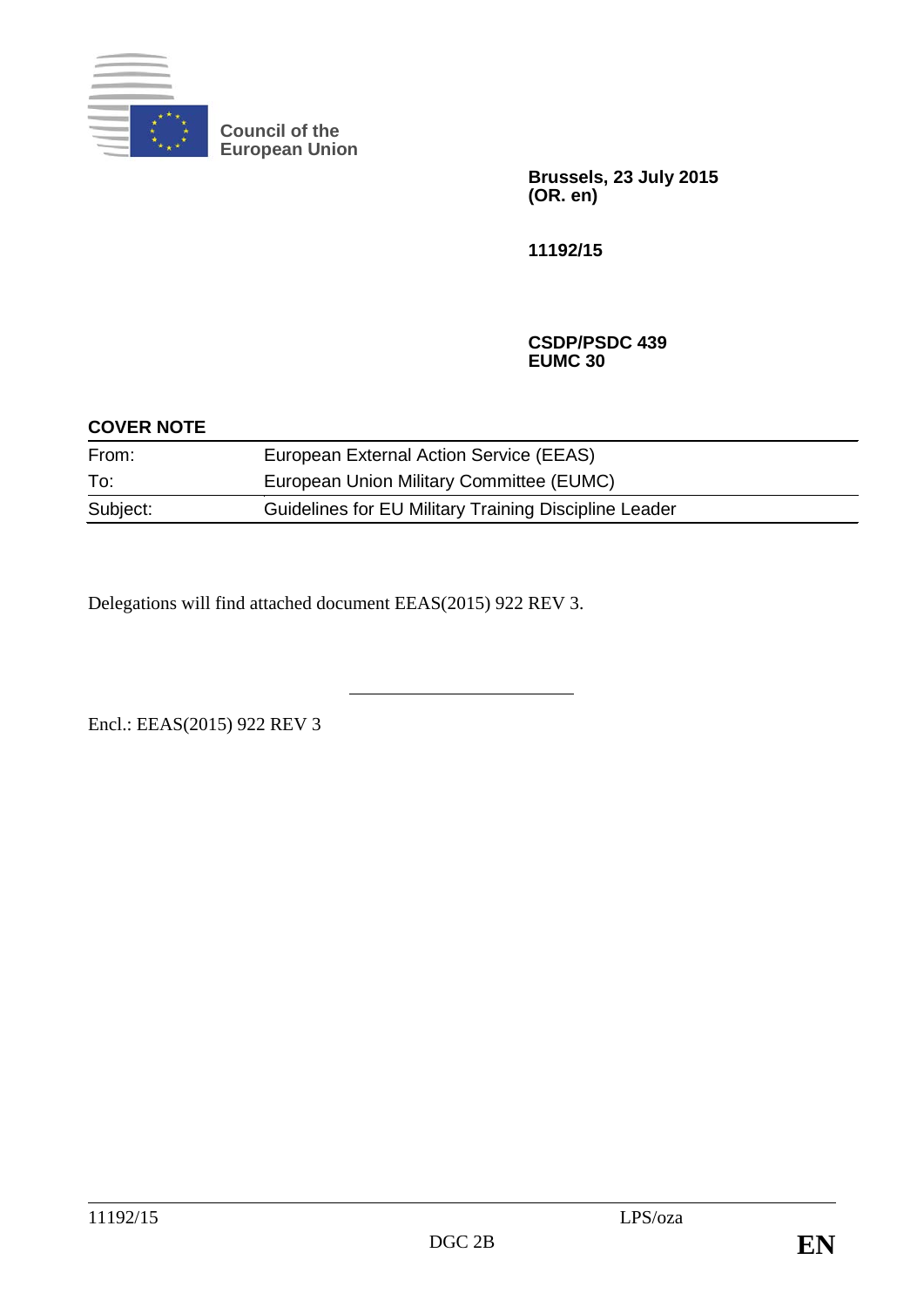# EUROPEAN EXTERNAL ACTION SERVICE



### **EUROPEAN UNION MILITARY STAFF**

**Brussels, 23 July 2015**

**EEAS(2015) 922 REV 3**

**CSDP/PSDC EUMC**

| <b>NOTE</b>                |                                                       |
|----------------------------|-------------------------------------------------------|
| From:                      | European Union Military Committee (EUMC)              |
| To:                        | European Union Military Committee                     |
| No. Prev. doc.: $\qquad$ - |                                                       |
| Subject:                   | Guidelines for EU Military Training Discipline Leader |

Delegations will find attached the "Guidelines for EU Military Training Discipline Leader", as agreed by the EUMC on 22 July 2015.

\_\_\_\_\_\_\_\_\_\_\_\_\_\_\_\_\_\_\_\_\_\_\_\_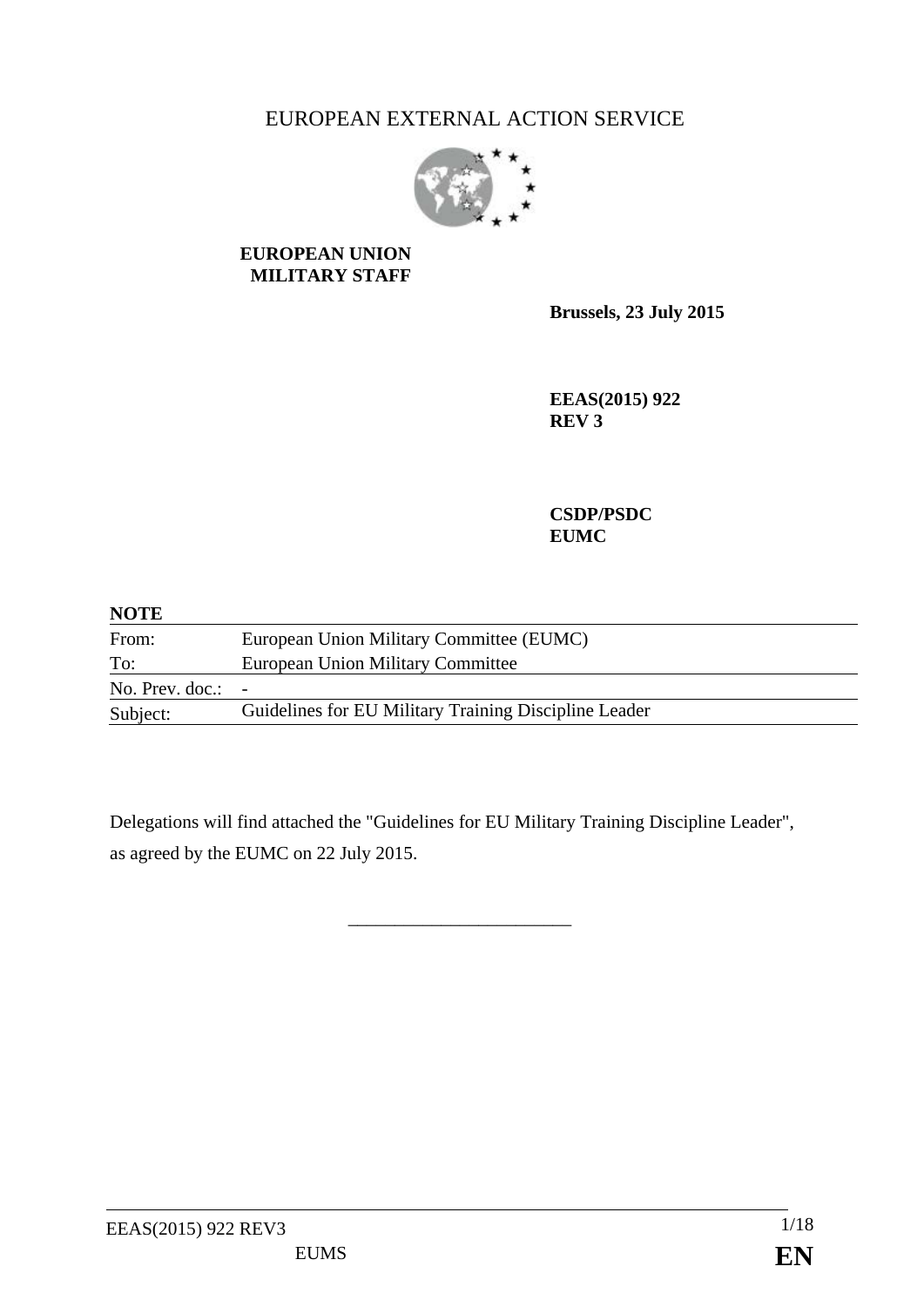### References:

- A. Military Training and Education in the EU EUMS Study, doc. EEAS 00978/4/13 REV 4, dated 24 September 13, Ref. Ares (2013)3108408 - 25/09/2013.
- B. Military Training and Education in the EU Draft Action Plan for short term proposals, doc. EEAS 02648/2/13, dated 4 February 2014.
- C. Terms of Reference of EU Military Training Group, doc. 9357/14, dated 30 April 2014.
- D. Framework Process for Managing CSDP Military Training Requirements, doc. 17087/14, dated 19 December 2014.
- E. Military Training and Education in the EU Progress Report on the implementation of the Action Plan for short term proposals, doc. 9410/15, dated 29 May 2015.

### **A. BACKGROUND**

- 1. On 7 October 2013, EUMC agreed six short term proposals made by the EUMS as a result of the study "Military Training and Education in the EU. A broad Picture" (Ref. A), and tasked EUMCWG/HTF supported by EUMS, to further develop several medium and long term proposals.
- 2. In short term, according to the action plan at Ref B, EUMCWG/HTF established the "EU Military Training Group" (EUMTG), as the recognized body for the CSDP military training requirements (Ref. C) and developed a "Framework Process for Managing CSDP Military Training Requirements" (Ref D).
- 3. On 27 May 2015, EUMC noted the Progress Report on the implementation of the Action Plan for short term proposals (Ref. E) and agreed the development by the EUMCWG/HTF, supported by the EUMS, of "Guidelines for EU Military Training Discipline Leader", which makes the subject of this document.

### **B. AIM**

4. The aim of this document is to define the "EU Military Training Discipline Leader", its role, responsibilities and relationship with EU relevant stakeholders.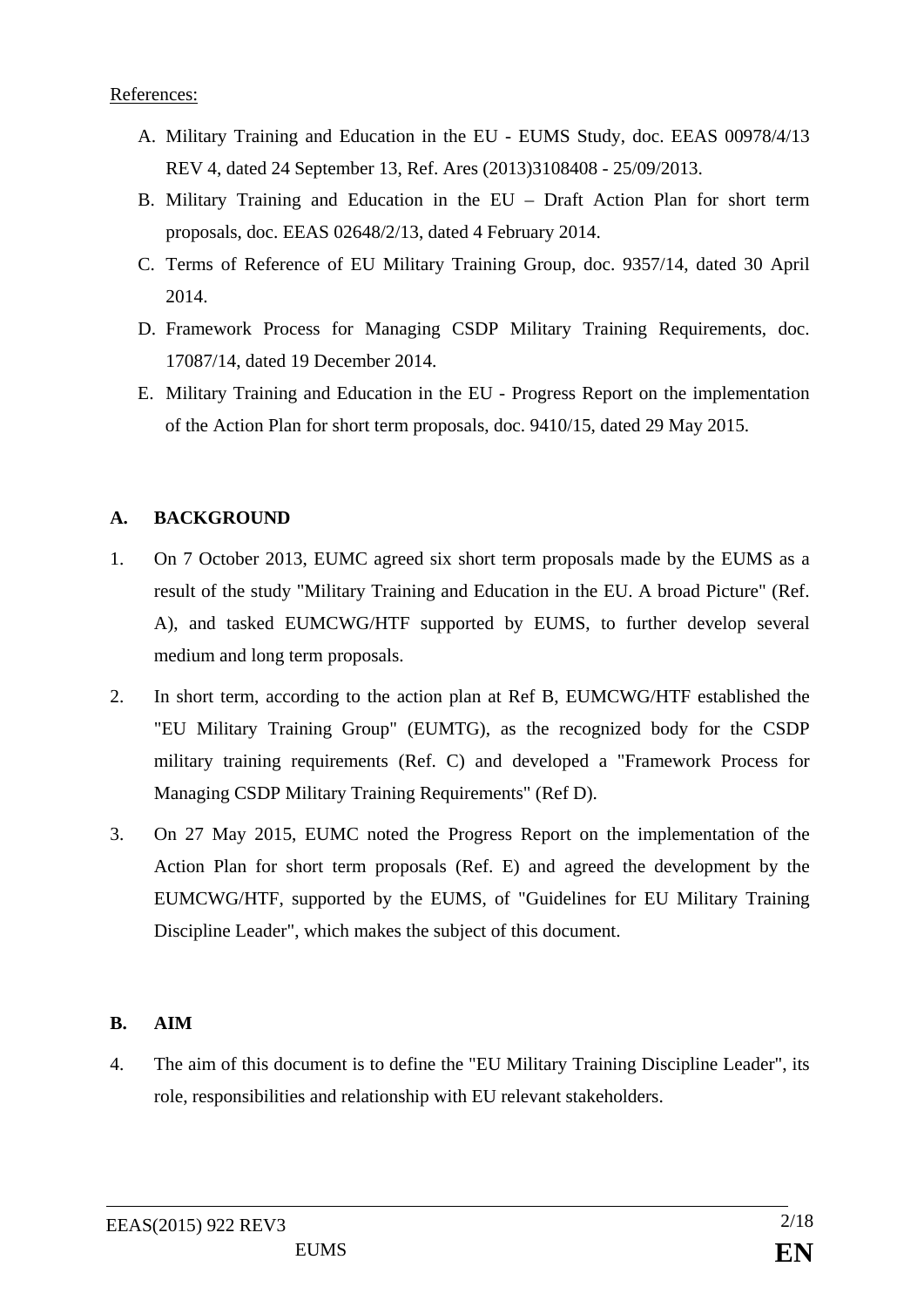### **C. INTRODUCTION**

- 5. Member States (MS)' commitment to cooperate in the area of military training and education (T&E) and increased EU-NATO cooperation in training and exercises have clearly indicated the need for defining CSDP military training requirements, fully aligned with EU civilian similar needs and complementary with NATO training requirements, when relevant and without prejudice to the decision making autonomy of each organization.
- 6. CSDP military training is organized by disciplines. Defining and analysing training requirements for each discipline is a laborious and technical process, which requires close cooperation with training providers and NATO training authorities, while respecting the principle of inclusiveness (i.e. all EU MS will be able to participate in such cooperation and access to all training activities, without caveats or restraints).
- 7. In the process of managing CSDP military training requirements, EUMTG the EU recognized body for this domain - supported by the EUMS, has global competences, ensuring that all MS' and EU's needs are considered. In this context, discipline-focused training requirements analyses (TRA) require the involvement of expert, capable and knowledgeable bodies - EU Military Training Discipline Leaders (EU DL).
- 8. Considering scarce resources at the EU level, a rational and expedient approach in supporting EUMTG to manage the CSDP military training requirements is that of making recourse to voluntary MS (through their national or multinational expert organizations) or EU bodies which can assume the role of EU DL. Moreover, as described by Ref. D, in order to make effective use of existing work and avoid duplication of effort, the role of the EU DL should be assumed, whenever possible and accessible to all EU MS, by the MS or the body having a similar role for NATO (e.g. Centres of Excellence, PfP Training Centres).
- 9. These guidelines are to be considered a living document and should be revised regularly taking into account lessons derived from the completed TRAs.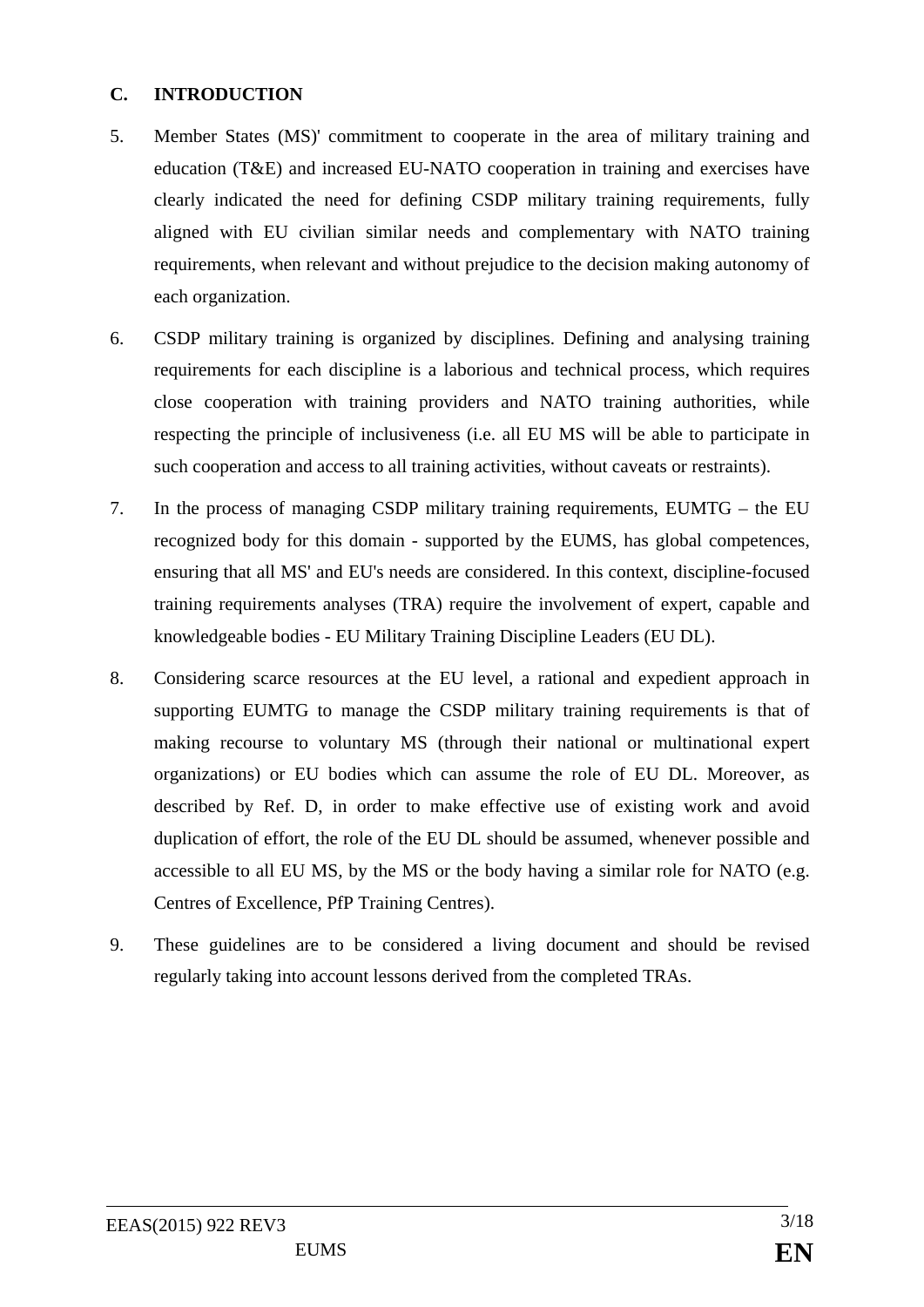### **D. EU MILITARY TRAINING DISCIPLINES**

- 10. An EU military training discipline has been defined as "a functional training category that groups distinct training thematics**[1](#page-4-0)** in support of a military capability for CSDP military missions and operations"**[2](#page-4-1)** . The scope of a training discipline is broad, ranging from the political-strategic down to the tactical level and it applies to both individual and collective training.
- 11. Disciplines may derive from various sources, such as political and military guidance or the capability and concept development processes and may be subject to changes according to needs and on the basis of the EUMC's strategic guidance on the EU military training.
- 12. In defining the military training disciplines, EUMTG considered their potential relevance for the EU civilian training and the need for complementarity with NATO, when relevant and without prejudice to the decision making autonomy of each organization. The current EU military training disciplines are listed in Ref. D.
- 13. An EU military training discipline should:
	- a. support MS' interests to rationalize their training, as part of pooling and sharing (P&S) in the area of T&E. In this context, detailed TRA, conducted by disciplines, may expose potential areas to be covered by cooperative training initiatives;
	- b. support the capabilities for CSDP military missions and operations and the priorities of the European Council, Foreign Affairs Council and European External Action Service;
	- c. contribute to achieving synergies with CSDP civilian training and strengthening ties with European Commission and internal security dimension (Freedom Security and Justice).

<span id="page-4-0"></span> <sup>1</sup> Thematics are areas within each discipline that group individual and collective performance objectives on a

<span id="page-4-1"></span>functional basis.<br><sup>2</sup> NATO defines training discipline as "an approved body of knowledge and skills, which support an existing, or evolving capability".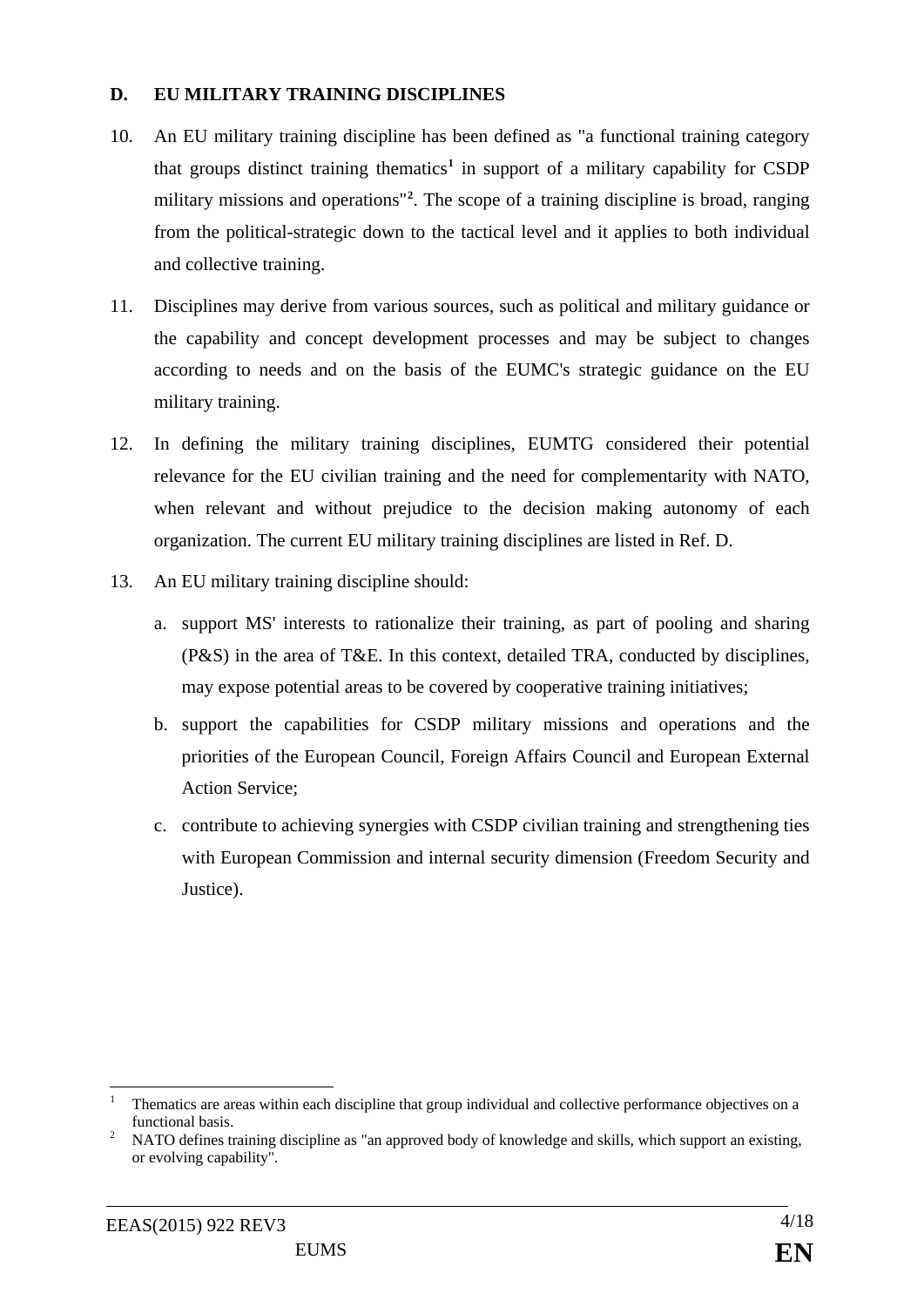### **E. EU MILITARY TRAINING DISCIPLINE LEADER (EU DL)**

### 14. EU DL is a:

- a. EU recognized expert body in a specific training area, being nominated by the EUMC;
- b. champion of best practices within its area of competence, whose expertise is widely known by the global training community;
- c. focal point of contact for that particular discipline, by providing expert training advise to the EUMTG;
- d. driver of change in its area of competence, by permanently monitoring and considering new military training requirements;
- e. linchpin of EU-NATO training efforts, by ensuring complementarity with NATO's existing work. The EU Military Training Discipline Leader may attend/ contribute to the NATO Discipline Conference and report the results to the EUMTG.
- 15. EU DL may be offered by different providers, aspect that may impact on the timely and effective management of training requirements. Potential EU DL may be provided by:
	- a. Member States (through its national military authorities or expert organizations Ministry of Defence, General Staff, EU Headquarters). This option may require extensive consultation with NATO training authorities to make use of the existing work, for the benefit of all EU MS, and also offers the opportunity for EUMTG to coordinate and validate multiple TRAs simultaneously;
	- b. EU bodies (e.g. EUMS, EDA) and Multinational Formations (Headquarters). This option may require consultation with NATO training authorities, through staff to staff contacts, to make use of the existing work, for the benefit of all EU MS. EUMTG may coordinate and validate multiple TRAs simultaneously;
	- c. Centres of Excellence<sup>[3](#page-5-0)</sup>. Among the best positioned organizations to play the role of the EU DL, are the Centres of Excellence (CoEs), when the training provided is accessible to all EU MS, without caveats or restraints. This position is given by their expertise, their wide-world recognition and certification by NATO as well as their capability to maintain contact with the evolution of their particular area of interest. The advantage of this option is that it secures the best complementarity

<span id="page-5-0"></span> <sup>3</sup> Centres of Excellence (COEs) are nationally or multi-nationally funded institutions that train and educate leaders and specialists from NATO member and partner countries, assist in doctrine development, identify lessons learned, improve interoperability, and capabilities and test and validate concepts through experimentation.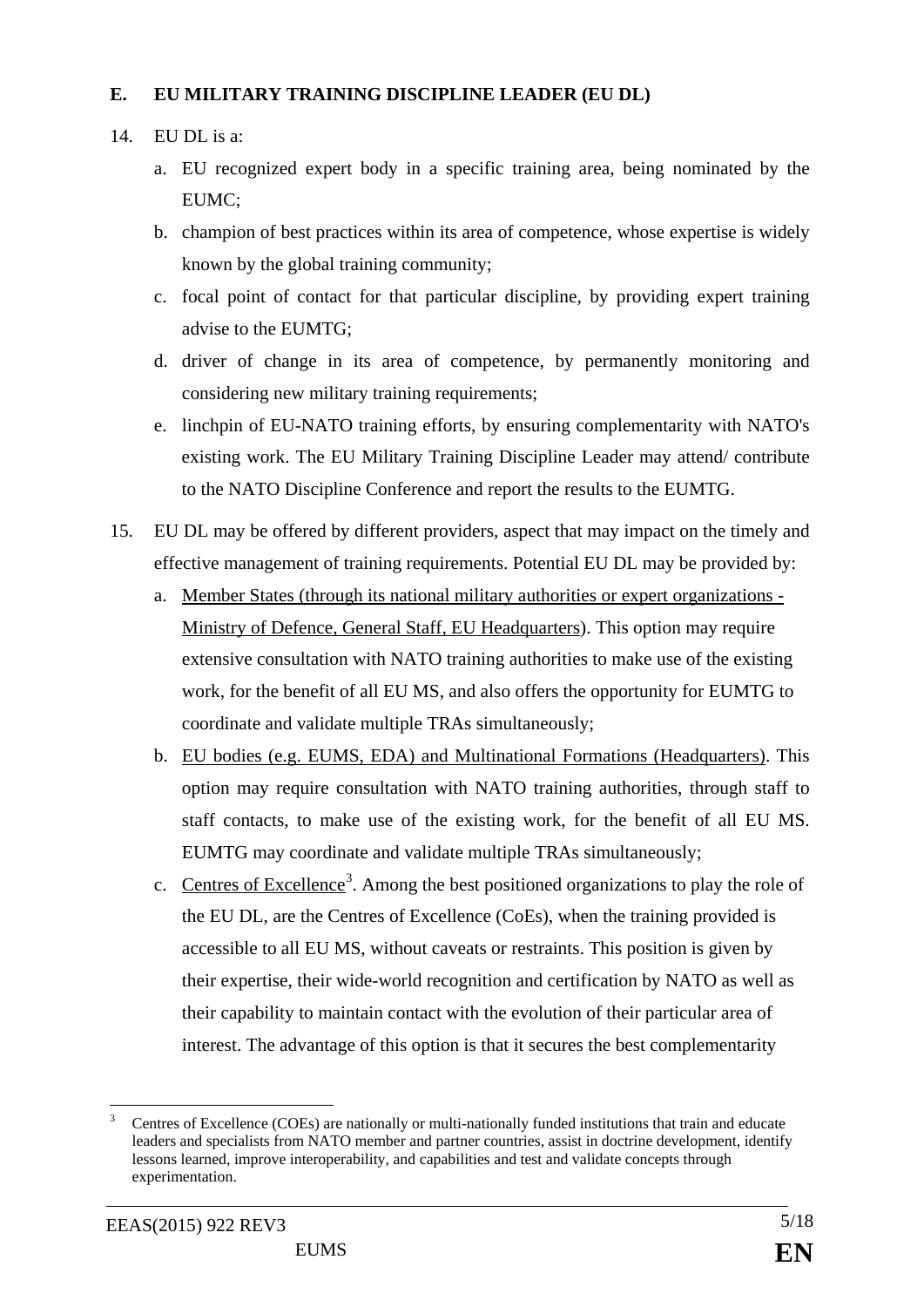with NATO's existing work<sup>[4](#page-6-0)</sup>. Moreover, CoEs are experienced bodies in conducting TRA and can use their own products (e.g. mapping curricula, training opportunities, NATO performance objectives) to avoid duplication and focus on CSDP specificities. This option may allow EUMTG to coordinate and validate multiple TRAs a year;

- d. Training providers at the EU (e.g. ESDC), multinational (e.g. PfP Training Centre) or national level. A training provider could play the role of EU DL, in which case it has a dual role: as EU DL (supporting EUMTG in the TRA process) on the one hand and as training provider (implementing some of the corrective measures identified by the TRA) on the other hand. The objectivity and impartiality that have to be ensured between the two dimensions of this role, are secured by the EUMTG validating the TRA conclusions (e.g. EUMTG may accept, deny or amend the proposals made by the EU DL, for subsequent approval by the EUMC);
- e. EUMTG in functional training expert format<sup>[5](#page-6-1)</sup>. This option does not require a discipline leader *per se* but it does require at least several volunteer functional training experts from the MS, to convene as EUMTG in functional training expert format. A lead MS may need to chair the EUMTG for that particular discipline. In this case the capacity of EUMTG to coordinate TRAs is limited to 1-2 TRAs a year.
- 16. Co-leadership of a military training discipline by two or more organizations is possible. This situation achieves a broad exposure and legitimacy of TRA, but requires extensive co-ordination and cooperation.

<span id="page-6-0"></span>Several CoEs are certified by NATO as Department Head for particular training disciplines.<br>6 Considering that EUMTG is a configuration of the EUMCWG/HTF in global training expert format, a

<span id="page-6-1"></span>functional training expert is a Subject Matter Expert (e.g. CBRN, CIS, Log) with training experience (could originate from EUMS, Training centres, CoEs etc.).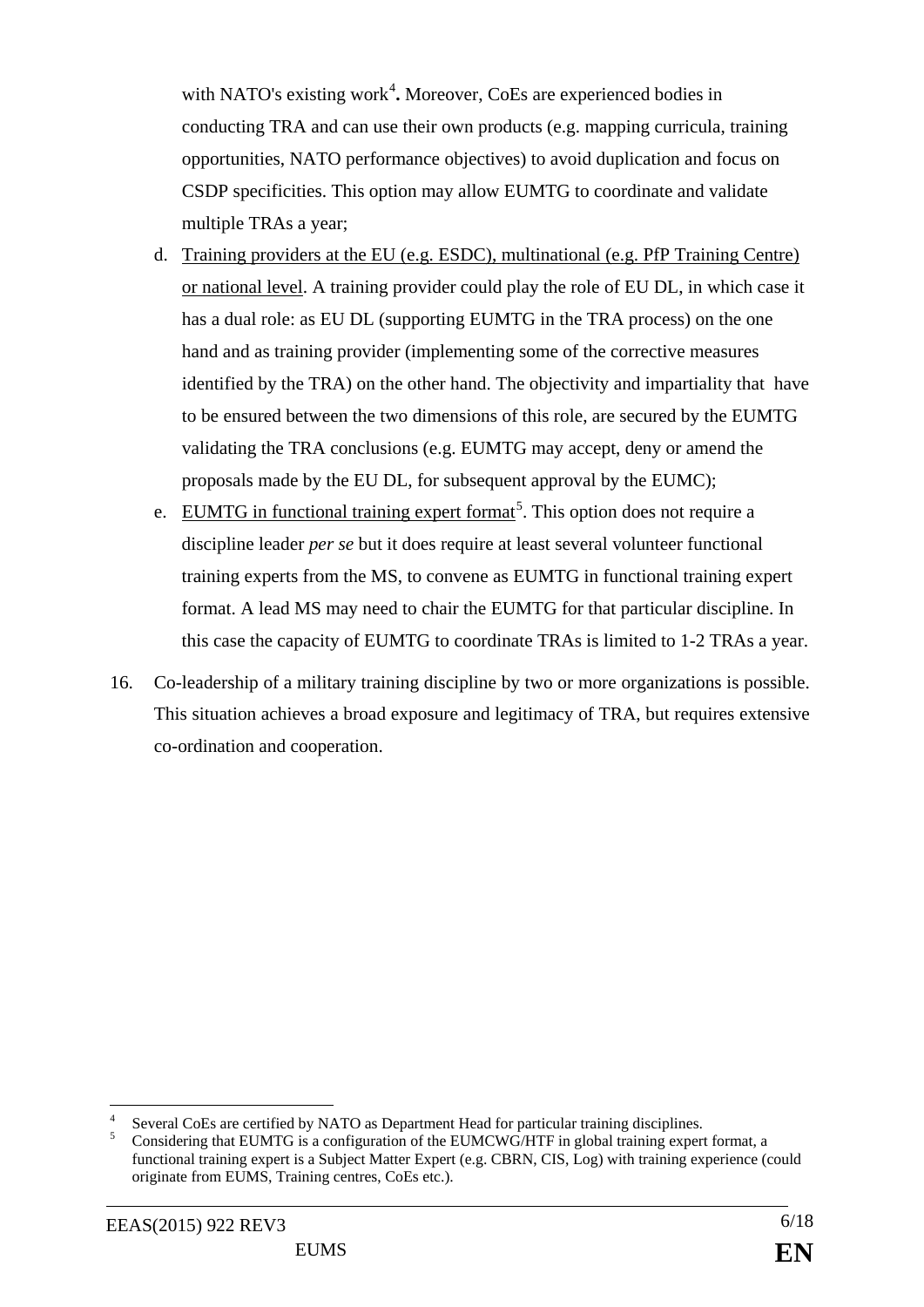### **F. MILITARY TRAINING DISCIPLINE LEADER'S ROLE AND RESPONSIBILITIES**

- 17. EUMC periodically provides Strategic Guidance on Military Training to focus training efforts of the MS (EUMTG), by indicating discipline-related training conditions and priorities derived from the potential military role and tasks for CSDP missions and operations. The EUMC Strategic Guidance on Military Training is the initiating basis for EU DL to conduct TRA, under the supervision of EUMTG.
- 18. EU DL, in support of EUMTG, plays an important role throughout the process of managing CSDP military training requirements, which may vary with the stage of the CSDP Training Cycle. The EU DL's responsibilities are to:
	- a. Support EUMTG in conducting TRA (detailed guidelines at Annex A);
	- b. Propose EUMTG those courses that meet CSDP military training requirements to be included in the CSDP Training Programme (military section);
	- c. Provide training to meet specific CSDP military training requirements, within its capacity and based on its priorities, thus contributing with training to the agreed CSDP Training Programme - military section (when EU DL is also a training provider);
	- d. Advice EUMTG in assessing the accomplishment of CSDP military training requirements.

### **G. FORMAL ARRANGEMENTS**

- 19. MS having a leading role in the development of a particular military capability or hosting specialized training centres, EU bodies, Centres of Excellence or multinational formations and organizations willing to become a EU DL should notify this intention to the EUMC.
- 20. EUMC agrees the proposal, based on EUMTG expert advice, and nominates the candidate as a leader for that particular EU military training discipline. On request from the candidate, EUMC invites EUMS to conclude formal arrangements (e.g. Letter of Intent). These arrangements describe the agreed tasks, responsibilities and areas of cooperation between the EUMS, as the supporting body of the EUMTG, and the EU Discipline Leader and describe the relevant processes that make the object of the agreement (a template for Letter of Intent at Annex B). Before the final signatures between EUMS and EU DL, these arrangements should be agreed by the EUMTG.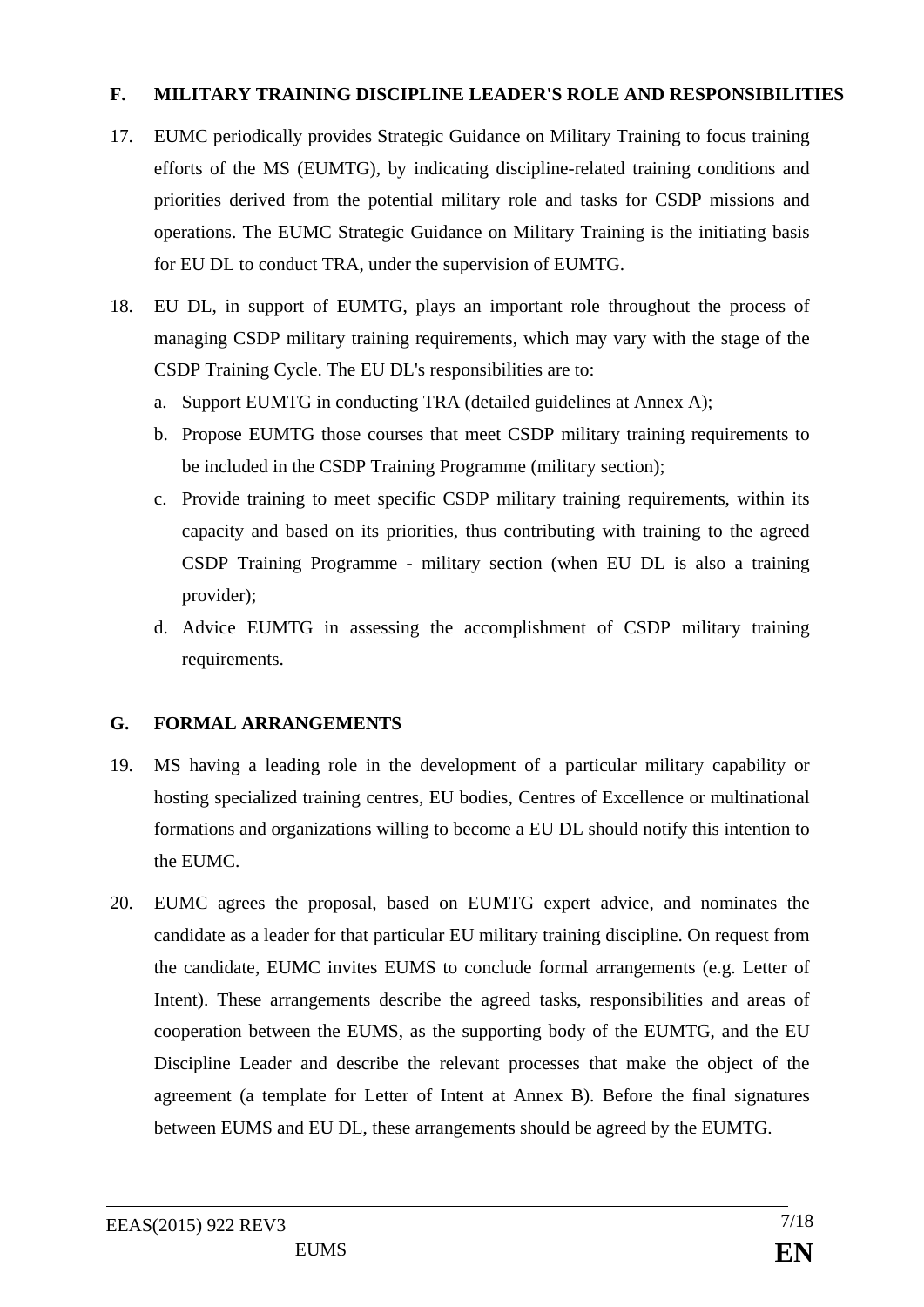### **EU Training Requirements Analysis**

### *Guidelines*

### **INTRODUCTION**

- 1. EU CSDP Military Training Requirements Analysis is a structured process of identifying gaps, deficiencies and redundant training, in order to highlight the appropriate corrective measures necessary to meet training requirements for a specific CSDP military training discipline. Steps:
	- a. Requirements define CSDP military training requirements (by thematics and CSDP specific performance objectives);
	- b. Opportunities map the existing training standards and opportunities in MS, NATO, or other international organisations ;
	- c. Analysis assess how the existing training activities meet the EU specific performance objectives.
- 2. **Although in a supporting role, due to the limited working capacity of EUMTG and EUMS, the EU DL is expected to effectively conduct the TRA, on behalf of EUMTG, with support from EUMS.** EUMTG validates the outputs of each step of TRA.
- 3. The TRA may require the organization of one or more workshops, with contributions from military and civilian experts in each discipline. The EU DL conducts TRA activities on a voluntary basis bearing all associated costs from its own budget.

### CONSIDERATIONS

- 4. It is assumed that EU TRA will be focused on CSDP specific training requirements.
- 5. Although the main effort of the TRA is to define training requirements for military audience, the activity could consider the identification of common civilian and military requirements.
- 6. Assuming that most of the CSDP specific training requirements are at the pol-strategic level, strategic and operational levels, the EU TRA should focus at these levels.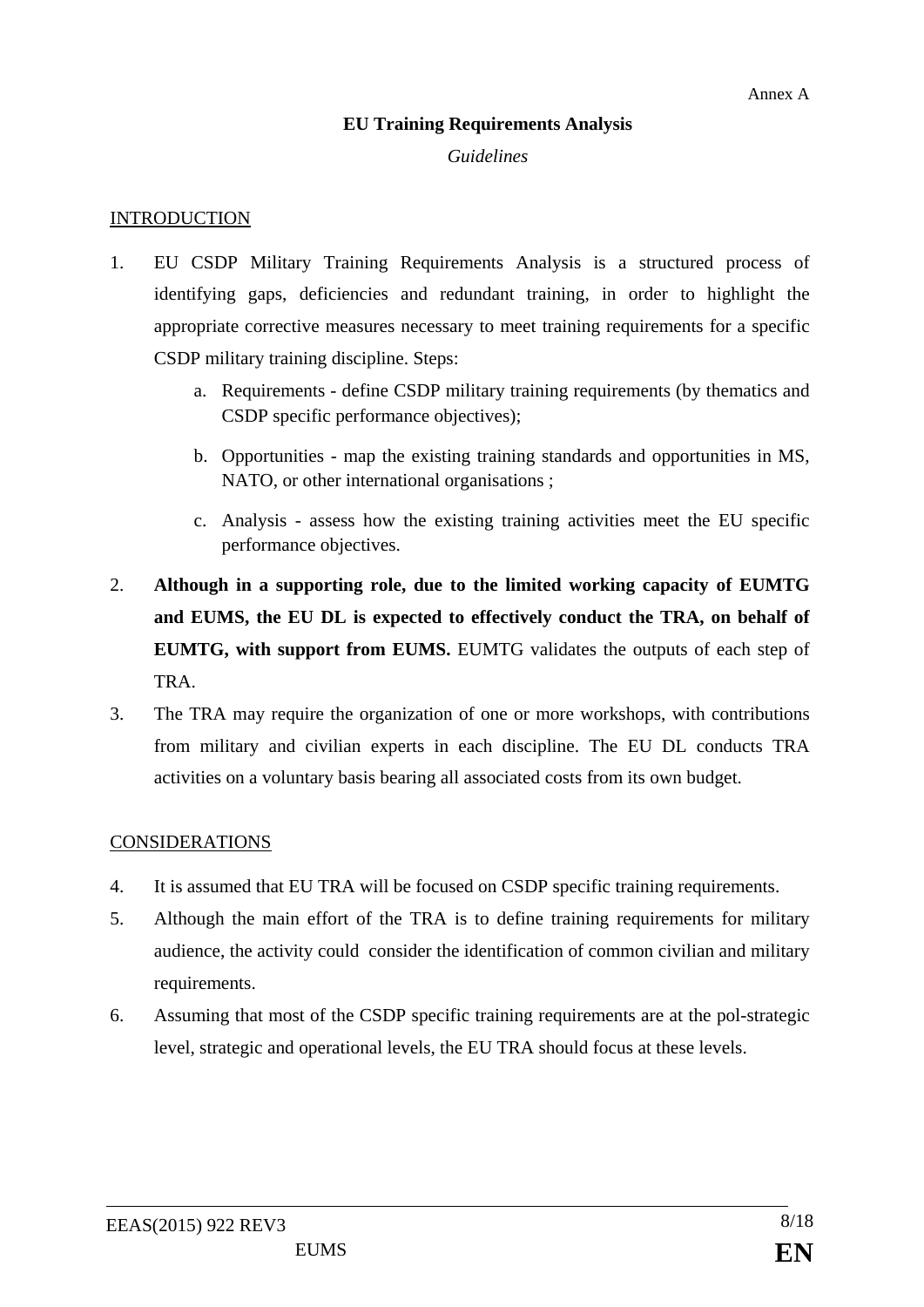### GUIDELINES

### TRA Preparation

- 7. Following the nomination by the EUMC of a EU DL, EUMTG schedules the TRA in its annual programme of work, taking into consideration other priorities and the availability of the discipline leader.
- 8. Input:
	- a. EUMC nomination (EUMC Meeting Order of Proceedings);
	- b. Formal arrangements between EUMTG/EUMS and EU DL (if concluded).
- 9. Guidelines:
	- a. Draft the TRA calendar and present it to EUMTG for validation;
	- b. Identify stakeholders and SMEs from relevant institutions (e.g. CION, EEAS, NATO, UN, MS).

### 10. Output:

a. TRA Programme of work/ Calendar of activities.

### TRA Step 1 - Requirements

- 11. In this step, CSDP military training requirements are defined by thematics and CSDP specific performance objectives, which are then grouped in a common curriculum, reflecting the agreed learning outcomes for that particular discipline.
- 12. Suggested input (non exhaustive list):
	- a. Political Guidance;
	- b. EUMC Strategic Guidance on Military Training;
	- c. EU Capability Codes and Statements<sup>[6](#page-9-0)</sup>;
	- d. Military Tasks for CSDP Operations<sup>[7](#page-9-1)</sup>;
	- e. Job Descriptions;
	- f. Military Concepts;
	- g. Lessons from operations and exercises.
- 13. Guidelines:
	- a. Conduct **task analysis** and derive CSDP military required performance;
	- b. Define the **organizations/ structures/ bodies and individuals** at the EU and MS level, who by their regular duties or temporary assignments work or serve in the

<span id="page-9-1"></span><span id="page-9-0"></span>

EU Capability Codes and Statements 2012, doc. EEAS 00229/12, dated 05 March 2012.<br>Currently, in the context of EU capability development, the military tasks for CSDP Operations are defined in the "Generic Military Task List" (The EU Capability Development Plan, EDA SB 2014/21, dated 8 Oct 14).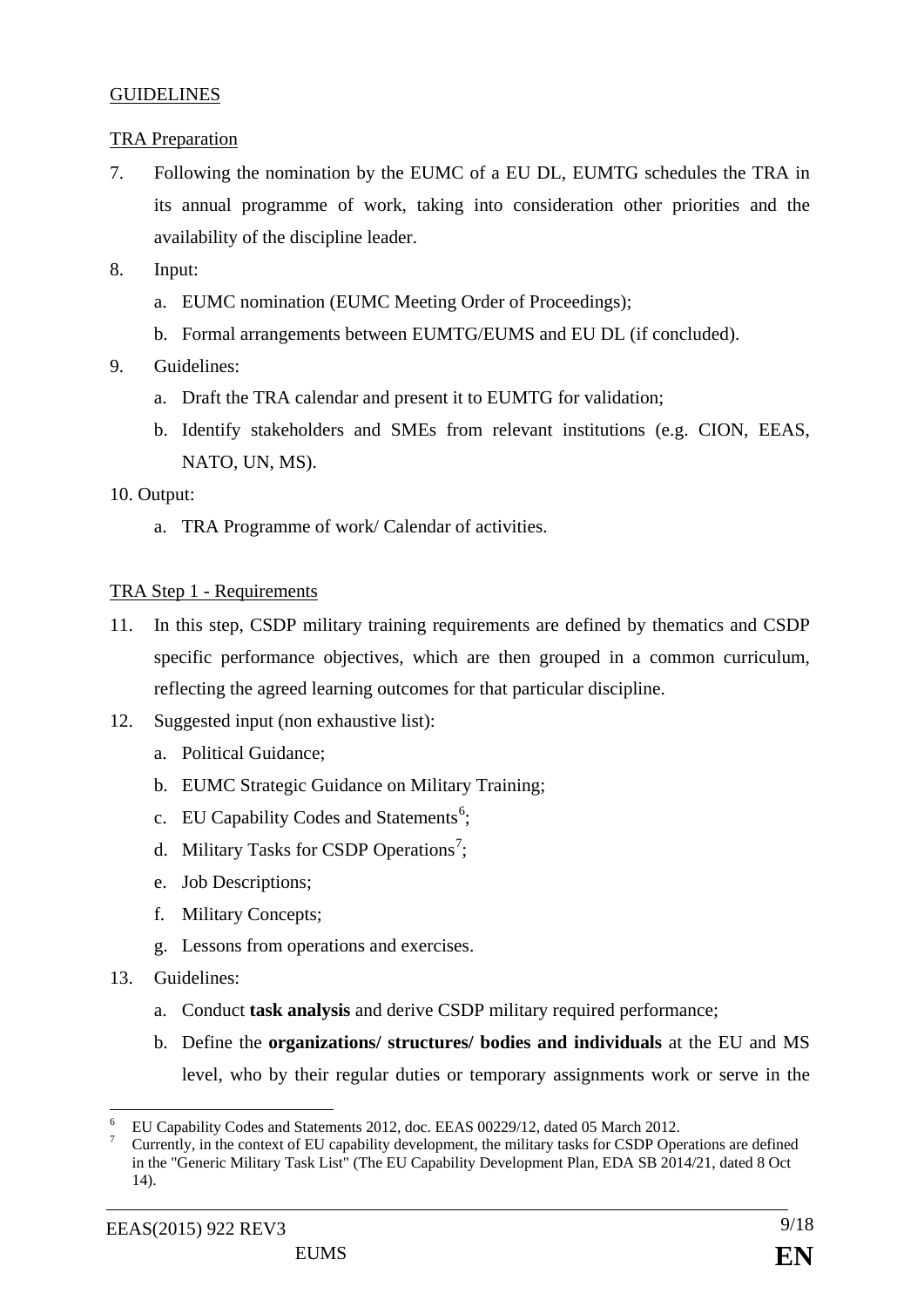CSDP context in the areas specific to that training discipline. This organizational framework will also inform the training audience analysis in the subsequent phases of the training cycle (e.g. Training Needs Analysis -TNA for an identified gap);

- c. Define **thematics** relevant for that particular discipline. Thematics are areas that group individual and collective performance objectives on a functional basis;
- d. Define CSDP specific **Performance Objectives** (POs) and subordinated enabling objectives (EOs) by thematics. POs/EOs derive from tasks and indicate the envisaged behaviour after training that will enable the organizations/ individuals to maintain a certain operational preparedness/ job performance. POs and EOs are defined as knowledge, skills and competencies for each training audience and with the associated **Depth of Knowledge** (DoK). DoK is a conventional scale of complexity (1 lowest-5 highest) indicating the level of knowledge required for a specific skill/ competency. The definition of CSDP specific POs should generally be done through comparison with existing NATO's POs, via staff-to-staff contacts;
- e. Develop the discipline **Common Core Curriculum**. The Common Core Curriculum for a particular discipline is the outcome of the "requirements" stage. This high level modular programme may group, by modules, similar requirements for several audiences. It does not indicate themes, topics or methods of training and does not represent minimum standards. It only suggests to the training providers (EU and MS level) the learning outcomes (learning objectives) that have to be attained by relevant audience, to ensure a proper preparation for relevant tasks. It is a benchmark/ reference against which gaps/ deficiencies are identified. It should indicate the DoK and relevant audience, including an estimated number of participants/ year (if known).
- 14. Output:
	- a. Discipline Common Core Curriculum (outline structure at Annex C).

### TRA Step 2 - Opportunities

- 15. In the second phase of TRA, the **existing training opportunities** available to EU MS for that particular discipline are interrogated. If no relevant and recent data are available, the EU DL could resort to questionnaires (suggested model at Annex D).
- 16. Input:
	- a. Training opportunities databases (e.g. SCHOOLMASTER);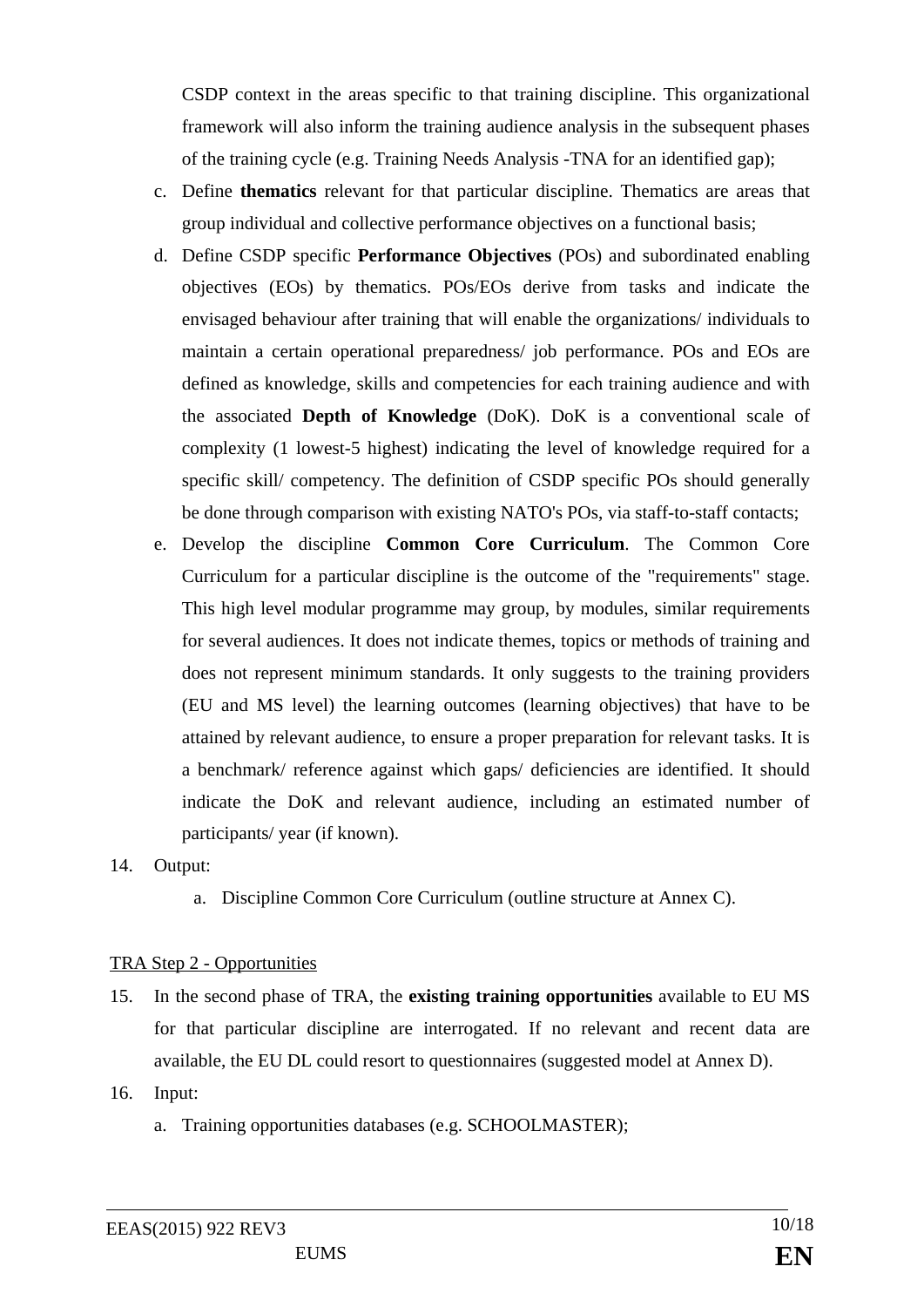- b. List of stakeholders and relevant training providers (for distributing the questionnaire, if required).
- 17. Guidelines:
	- a. Interrogate training opportunities databases and select relevant activities for that particular discipline;
	- b. Prepare and distribute the questionnaire (if required);
	- c. Collect and map the existing training opportunities available to EU MS, grouped by levels and indicating the depth of knowledge (DoK).
- 18. Output:
	- a. List of training opportunities (courses/ exercises).

### TRA Step 3 - Analysis

- 19. In the **analysis** phase, by matching the existing opportunities to the discipline common core curriculum, the EU DL determines training gaps, deficiencies and redundancies. This would be the basis for proposing: (1) courses that meet the conditions and objectives described by the discipline common core curriculum to be included into CSDP Training Programme (military section and relevant discipline); (2) corrective training measures to close gaps, improve the deficient courses and eliminate unnecessary redundancies, for which subsequent, detailed TNA may be required.
- 20. Input:

a. Discipline Common Core Curriculum;

- b. List of training opportunities.
- 21. Guidelines:
	- a. Determine training gaps, deficiencies and redundancies by matching existing training opportunities against the discipline common core curriculum;
	- b. Proposes training corrective measures to close gaps, improve the deficient courses and eliminate unnecessary redundancies;
	- c. Reveal possible EU and NATO military common training, whenever possible and accessible to all EU MS;
	- d. Propose possible training solutions (e.g. residential training, Mobile Training Teams, e-learning) and potential training providers (possible outsourcing).
- 22. Output**:** 
	- a. TRA Final Report (outline structure at Annex E) validated by the EUMTG and agreed by the EUMC.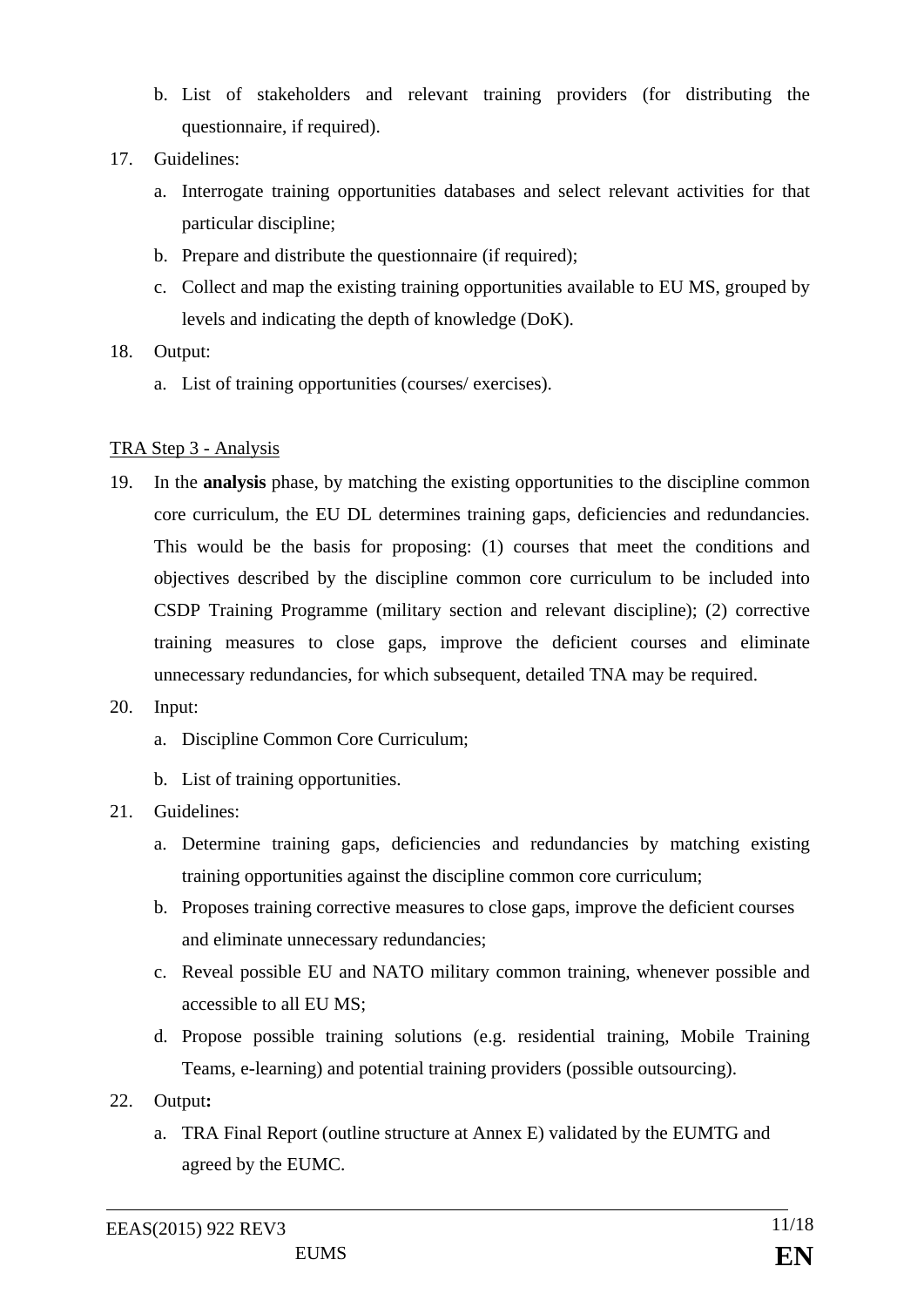### **Letter of Intent**

### *Template*

### **EUMS (TITLE OF THE EU DISCIPLINE**

### **LEADER)**

Logo Logo

Address block Address block

# **LETTER OF INTENT BETWEEN THE DIRECTOR GENERAL OF THE EUROPEAN UNION MILITARY STAFF**

## **(EUMS)**

## **AND**

# **THE ……. [HEAD OF THE EU DISCIPLINE LEADER] [Acronym]**

[**DTG]**

### REFERENCES:

- A. European Union Council Decision 2001/80/CFSP of 22 January 2001 on the establishment of the Military Staff of the European Union last amended on by Council Decision 2008/298/CFSP of 7 April 2008.
- B. Council Decision of 26 July 2010 establishing the organization and functioning of the European External Action Service (2010/427/EU).
- C. **[ToR of institution providing the EU Discipline Leaders]**
- 1. The EUMS is the source of the EU's military expertise, in accordance with Ref. A and B. It performs early warning, situation awareness and strategic planning for missions and tasks referred to in Article 43 (1) of the Treaty on European Union (TEU), including those identified in the European Security Strategy. This also encompasses the identification of European national and multinational forces and the implementation of policies and decisions as directed by the European Union Military Committee (EUMC).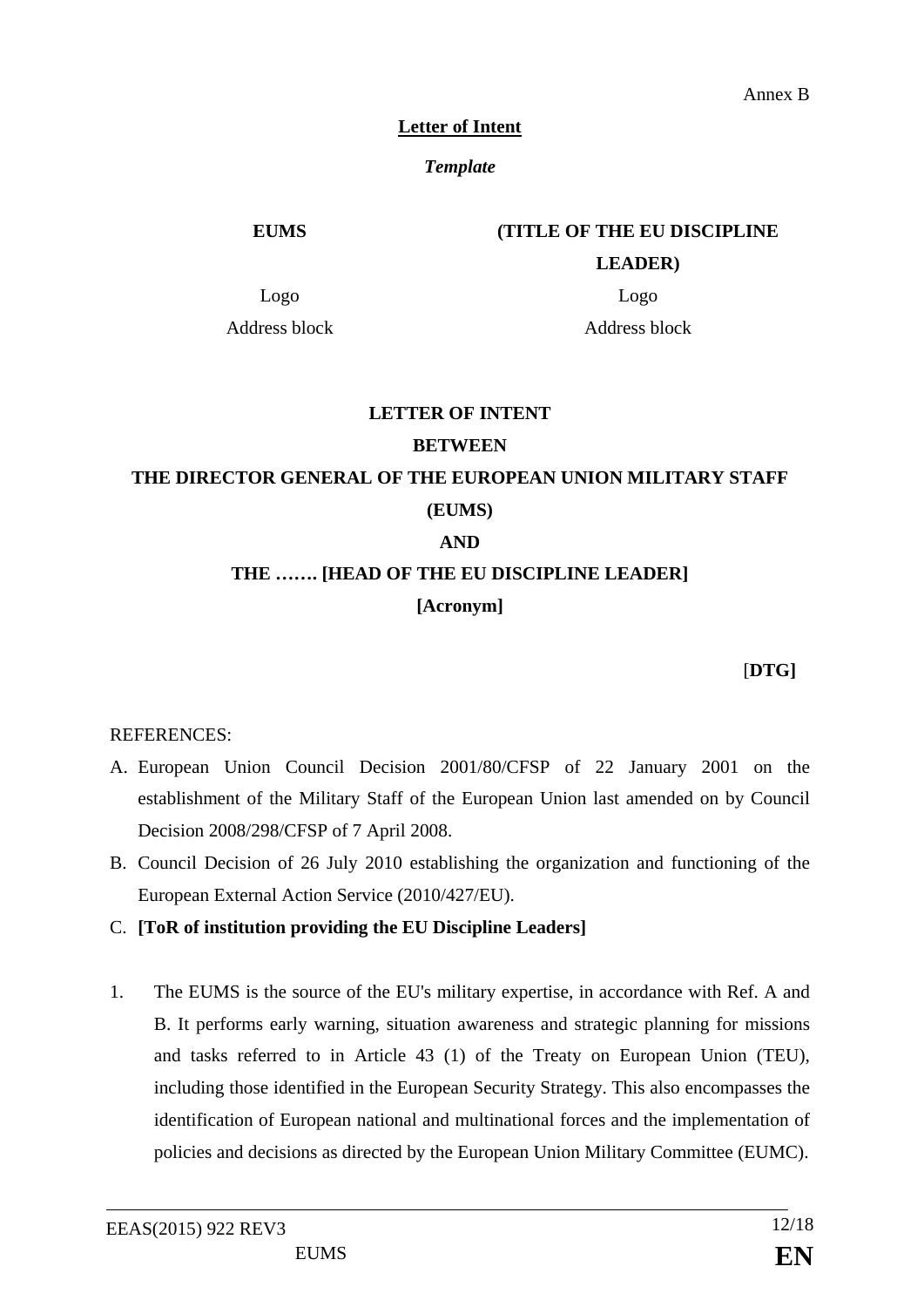# 2. **[Mission of the institution providing the EU Discipline Leaders]** ………… …………. (Ref C).

- 3. The purpose of this Letter of Intent (LoI) is to express the mutual interest to initiate the cooperation between the EUMS, acting in support of the EUMC/ EUMTG, and the **[institution providing the EU Discipline Leaders]**, jointly referred to as the "Participants"/"organizations", individually as the "Participant"/"organization", in the field of **…..[name of the training discipline].**
- 4. Areas of cooperation (**non exhaustive, indicative list**):
	- o Support EUMTG in conducting Training Requirements Analysis;
	- o Expert advice to the CSDP Training Programme and CSDP Assessment Report;
	- o CSDP Training

……………

Rank (Title) Name Surname Rank (Title) Name Surname Signature Signature **DG EUMS (HEAD OF THE EU DISCIPLINE LEADER)**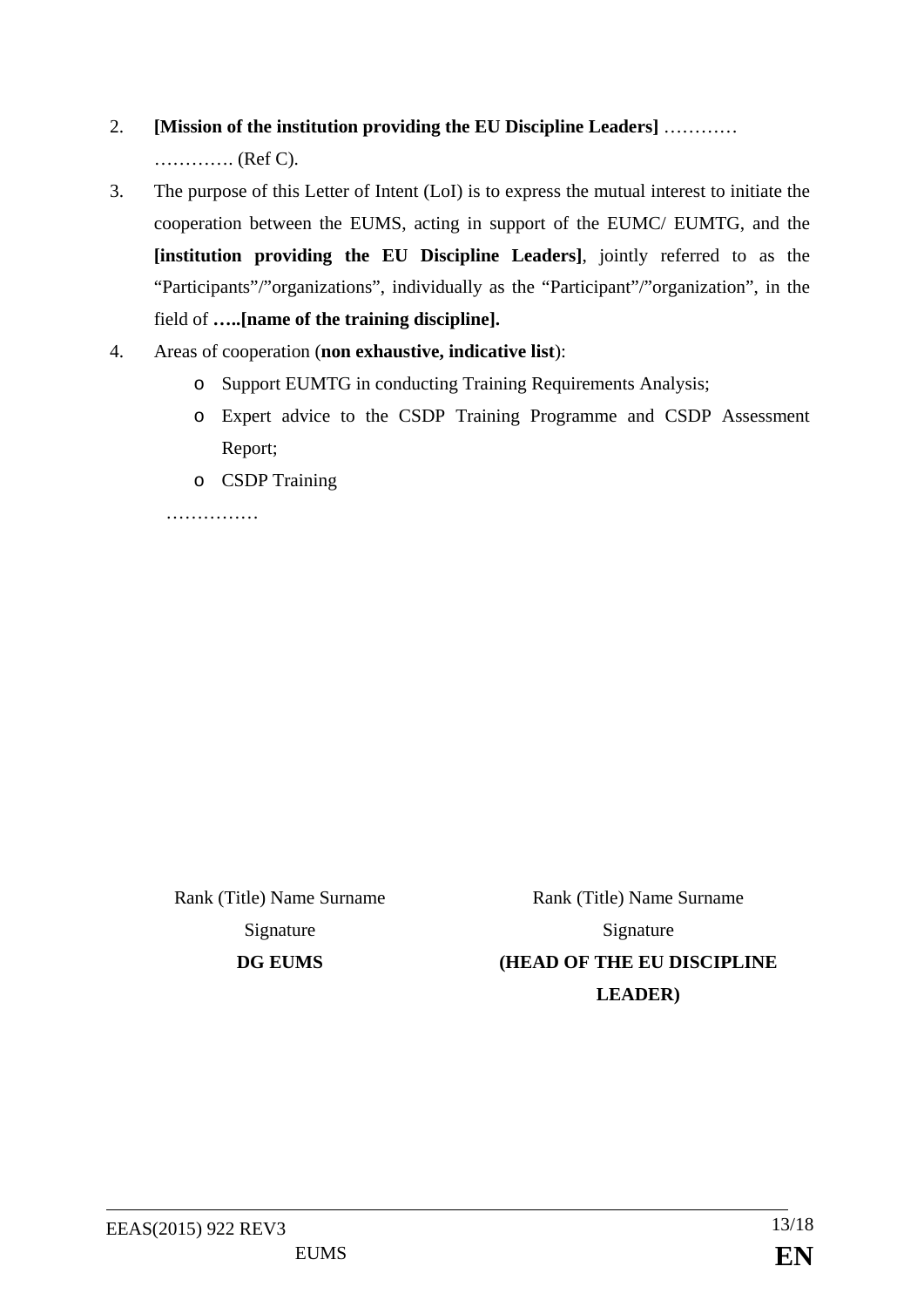### **Common Core Curriculum**

### *[Discipline]*

### *Outline Structure*

### Objectives of **[Discipline]**

Aim of Common Core Curriculum for **[Discipline]**

Structure of the Common Core Curriculum for **[Discipline]**

Module 1

Module 2

……………

Module n

Implementing the Common Core Curriculum for **[Discipline]**

### Module 1…n

- 1. Description
- 2. Aim of module
- 3. Audience
- 4. Thematics
	- a. Learning Objectives (Outcomes)
		- i. Enabling Objectives…. At the end of the module, participants will be able to:
- 5. Potential issues for consideration (teaching points)
- 6. Possible training methods
- 7. Suggested References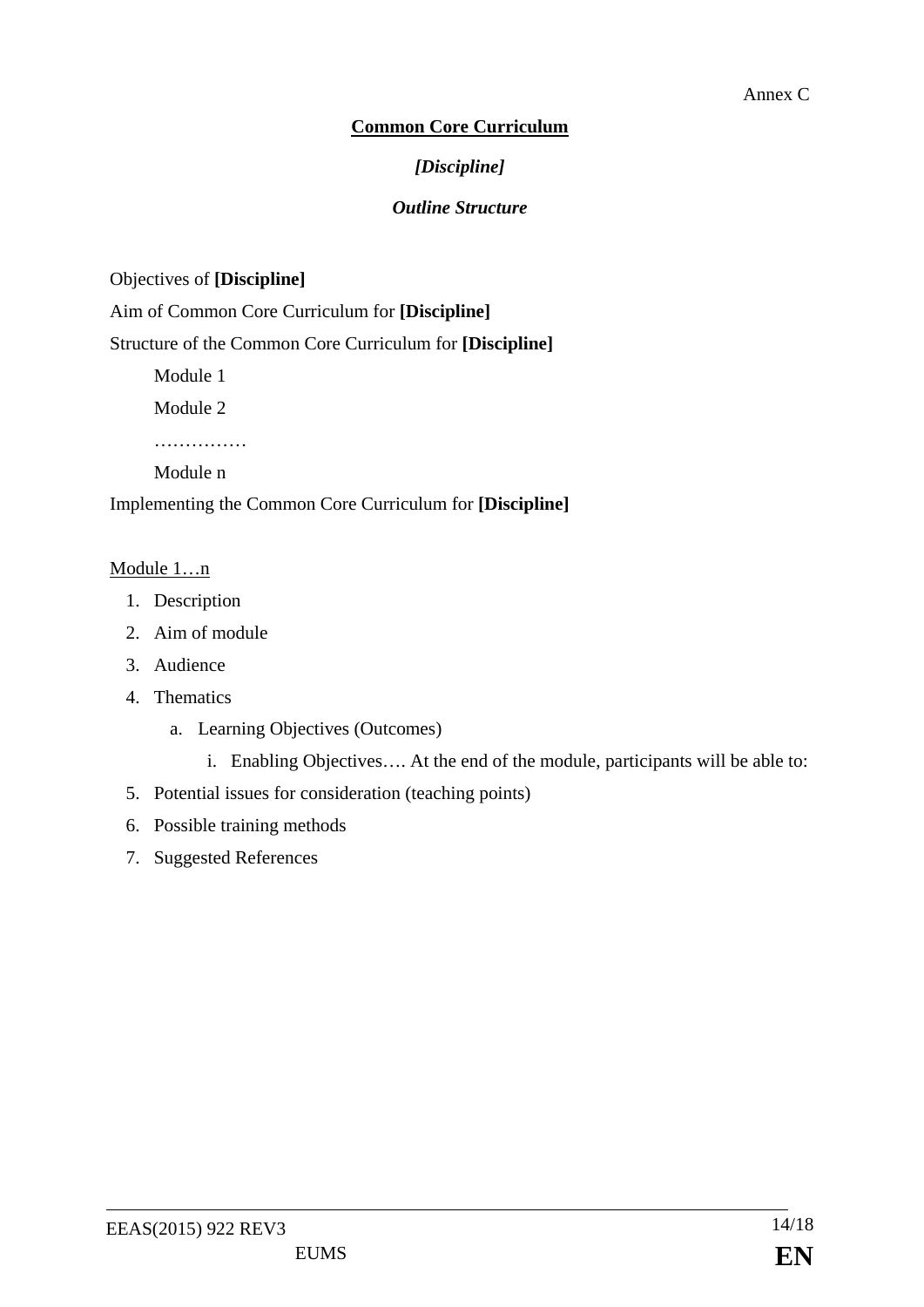### **Questionnaire on Training Opportunities**

### *[Discipline]*

*Suggested Model*

**Note**: *This questionnaire is intended to identify training already in place, thus help defining potential training gaps and the need for additional training activities necessary to meet the training requirements for* **[Discipline]***".*

| Please identify yourself |  |  |
|--------------------------|--|--|
| Member State/EU          |  |  |
| Institution              |  |  |
| Organization/            |  |  |
| Directorate              |  |  |
| POC for this             |  |  |
| questionnaire            |  |  |
| Telephone number         |  |  |
| E-mail address           |  |  |

- 1. Please identify the training audience that requires training on **[Discipline]** in your Member State, EU institution, multinational headquarters or organization:
	- a. Military
	- b. Diplomatic
	- c. Police
	- d. Rule of Law
	- e. Interior/ Border Control
	- f. Development
	- g. Humanitarian Aid
	- h. Other (please specify)..........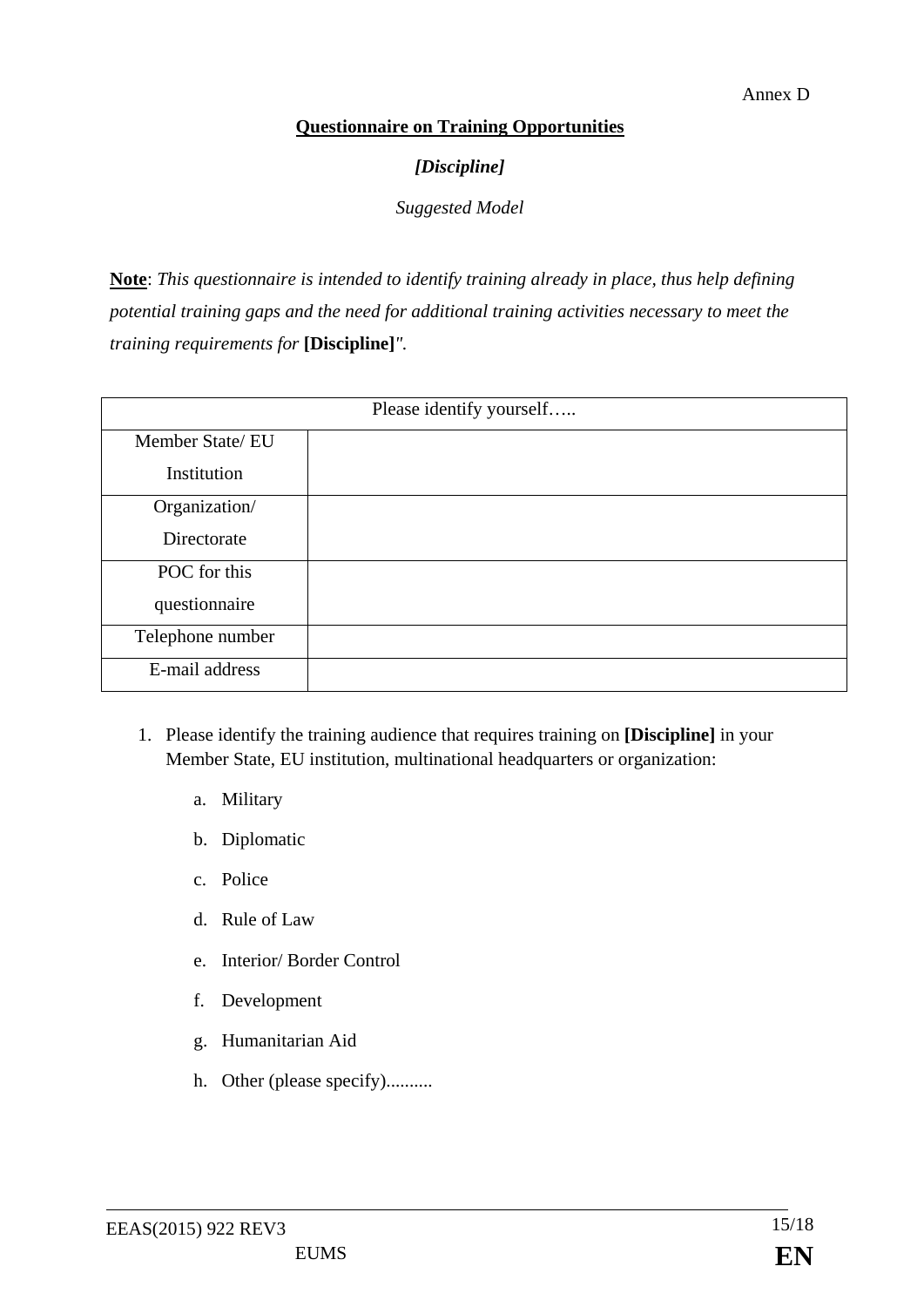- 2. What kind of individual training do you provide on **[Discipline]**, in English/ French language? Please specify:
	- a. Name of the course (stand-alone course or module in a broader training programme)
	- b. Audience
		- i. military
		- ii. civilian (please specify by categories described at question 1)
	- c. Training format (residential, distance, blended etc.)
	- d. Procedures used during the course (EU, NATO or UN)
	- e. Course duration
	- f. Course frequency
	- g. Course aim
	- h. Course learning/training/ enabling objectives
	- i. Course content
	- j. Course classification
	- k. Is your course open to EU Member States?
	- l. How many seats do you offer for foreign participants?

If convenient, please attach the course syllabus.

- 3. What kind of collective training organized by you, in English/ French language, has the objective to train **[Discipline]**? Please specify:
	- a. Name of the training/ exercise
	- b. Audience
		- i. military
		- ii. civilian (please specify by categories described at question 1)
	- c. Training/ exercise objectives
	- d. Training/ exercise duration
	- e. Training/ exercise frequency
	- f. Procedures used during the training/ exercise (EU, NATO or UN)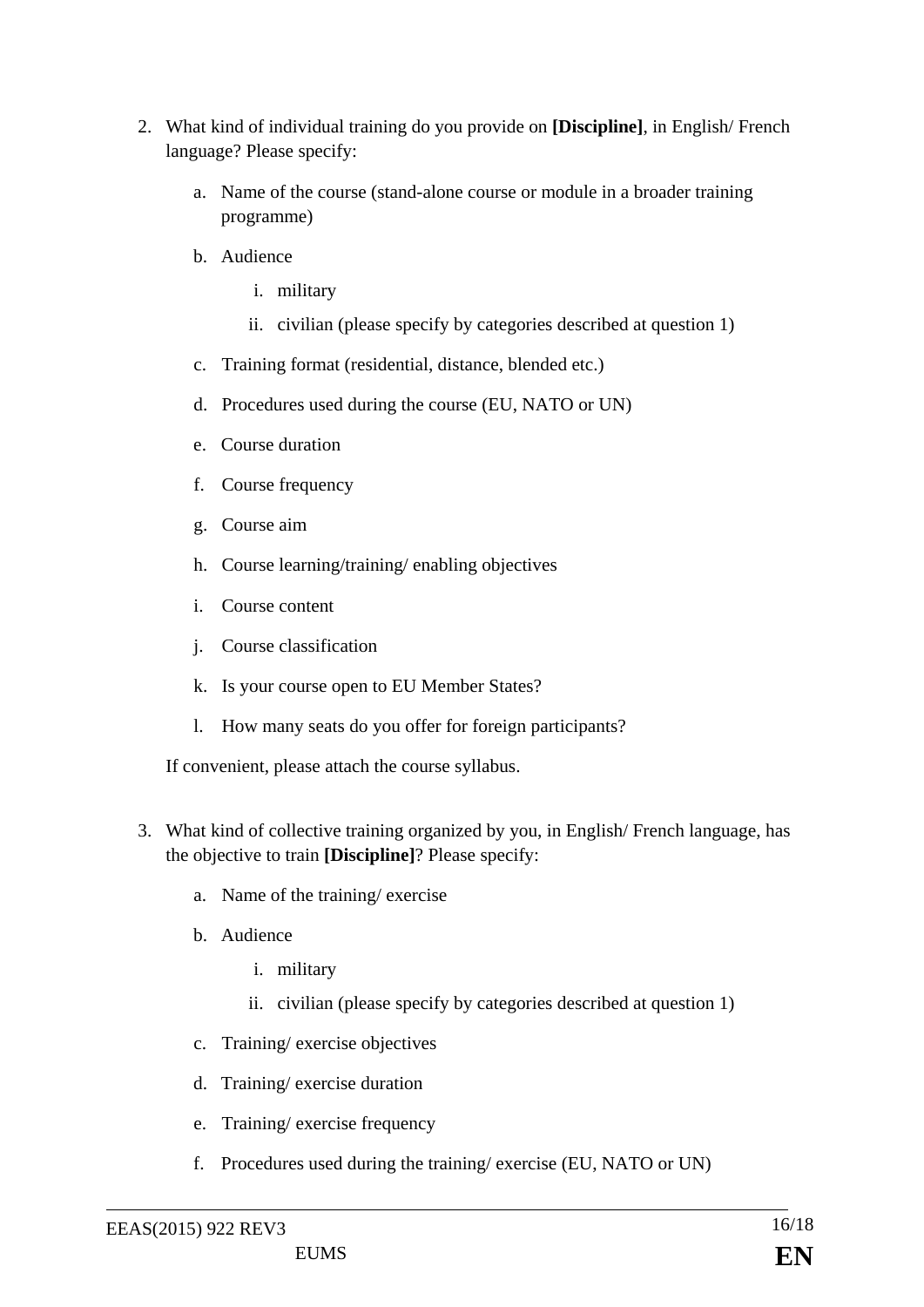- g. Training/ exercise specification on **[Discipline]**
- h. Is your training/ exercise open to EU Member States?

If convenient, please attach the exercise specifications.

- 4. Are there national training needs for **[Discipline]** that, for various reasons, are not or partially met? If yes, please describe what these needs are:
- 5. Providing you answered "yes" to question 4, what options do you envisage to cover these needs and overcome the situation?
- 6. What role do you see for the EU in covering training gaps? Do you see any need for additional training activities at EU level, necessary to meet the training requirements for **[Discipline]**?